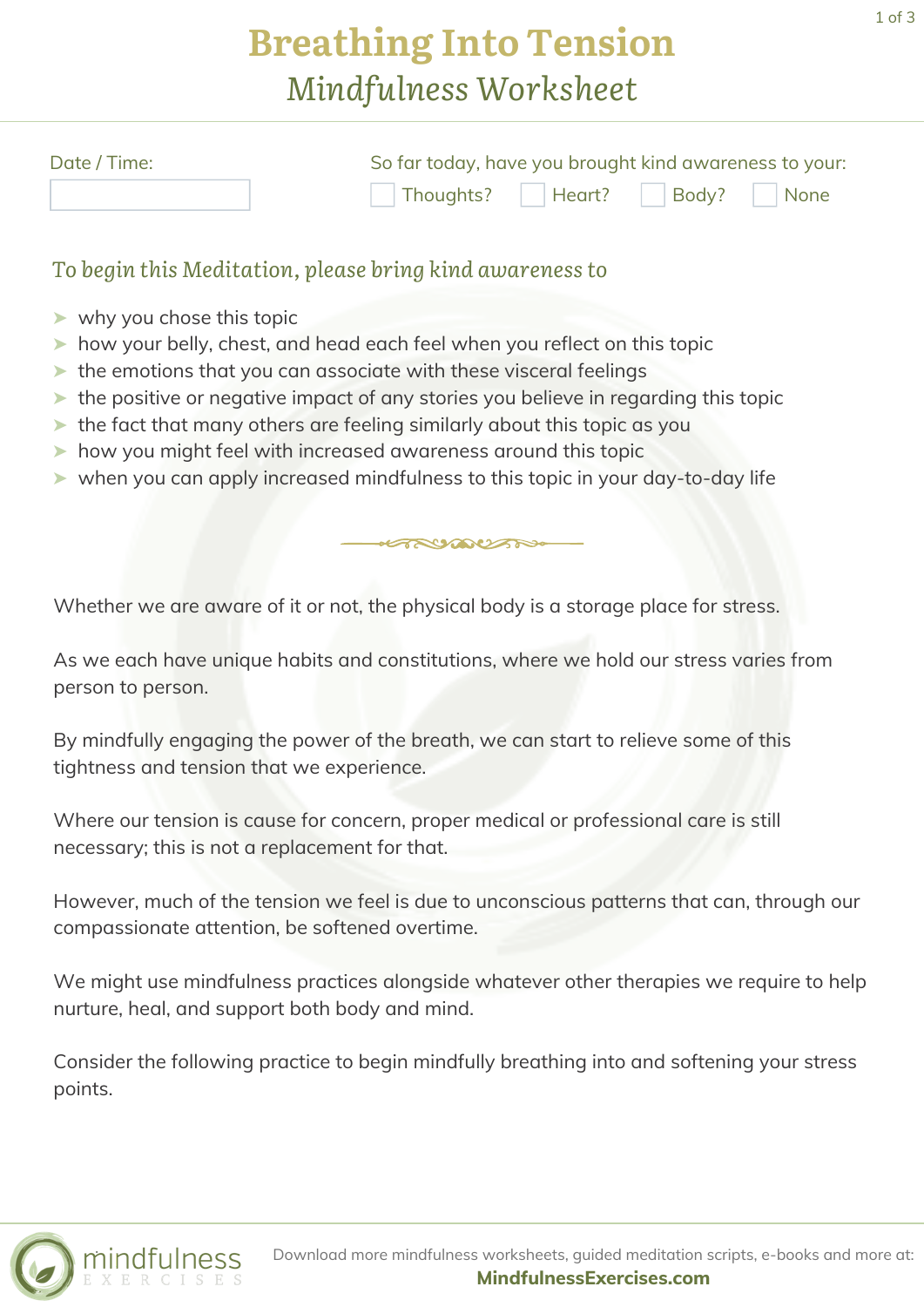### **PRACTICE:**

1. Come to a lying down position, comfortably resting on your back. Use any cushions and blankets you need for support.

2. Close your eyes and begin to take a few slow and steady breaths to ground yourself. Then, notice if there are any areas within the body that feel tense or tight. Hold these areas in your awareness for just a few more breaths.

3. Now, to breathe into these areas, focus your attention on one particular part of the body that yearns for release or support. Let your next inhalation be long – and as you breathe in, imagine that a radiant white light enters your body through your nostrils and moves towards the place that calls for your attention.

4. Hold this nourishing light on your tension for a brief second, and as you exhale, envision some of that tension being released. Repeat this with the body part in question until the tightness or discomfort is lessened or has disappeared all-together.

5. If there is another area of tightness, repeat this exercise in the same way. Envision a pure white light filling your lungs as you inhale and then moving towards the area of tension. Imagine it carrying that tension away as you exhale. Repeat until, once again, the tension observed is softened or absent.

6. When you are finished, hold the entire body in your awareness. Make note of what is present for you and what has shifted.

### **REFLECTIONS:**

Consider the following questions to deepen your curiosity and insight about what happened for you during this exercise.

1. How did you feel at the start of this exercise? How did you feel at the end?



Download more mindfulness worksheets, guided meditation scripts, e-books and more at: **[MindfulnessExercises.com](https://mindfulnessexercises.com/)**